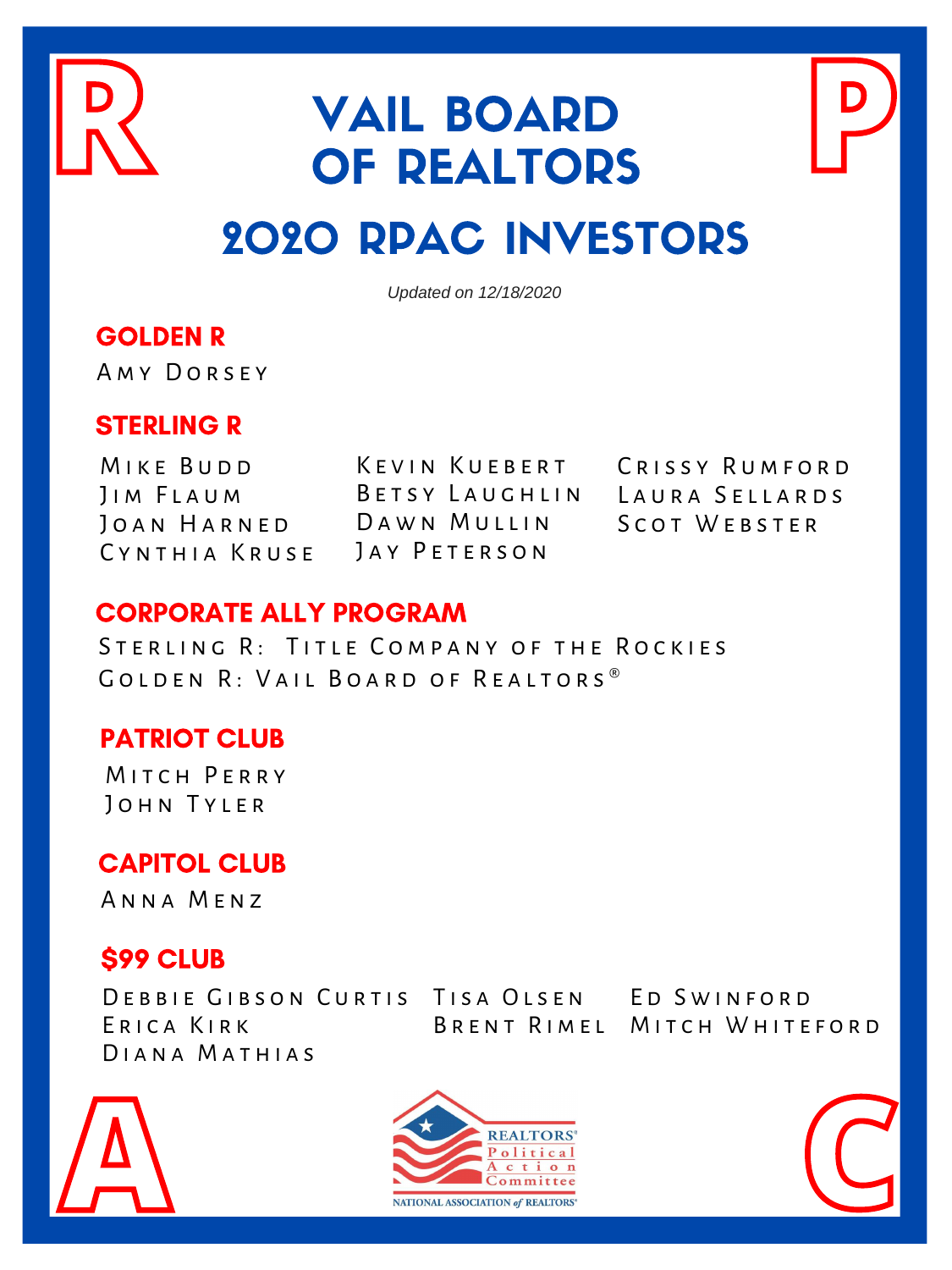## VAIL BOARD OF REALTORS 2020 RPAC INVESTORS

MATTHEW BRESLER MONICA GRAVES ROBERT MCCORMICK TIM PARKER DAVID ADKINS JACK AFFLECK LARRY AGNEBERG RON AMASS AUBRIE APPLE SUZI APPLE DIXI APPLEGATE PATRICIA AUBEL GERARDO AVILA CHARLES BACKSTROM MARY ANNE BAKER CHRIS BALL SCOTT BANDONI ALEX BANEGAS KENT BARKER ROBERT BARKER PATRICK BARRETT BREANNA BARRY TANISHA BARTLETT LORRAYNE BELL KATHY BELLAMY CARLING BENNETT SCOTT BERNARD RICK BEVERIDGE HEIDI BINTZ JAMES BITTEL MATTHEW BLAKE VIT BLANAR RENE BLANCHETTE C. ONIE BOLDUC

BETSY BRADLEY KIMBERLY BRADLEY CLAUDINE BRANDT MARK BRAUTICAM KRISTINA BRUCE LYSA BURTON JOYCE BUTLER DAVID CAMPBELL KRISTI CAVANAGH DONNA CAYNOSKI PATRICK CHIRICHILLO JANICE CIAMPA-BAUER JAMES COMERFORD RICK COOK DANA CORREIA EUSTAQUIO CORTINA JENNIFER COULSON ELLYN COURTOIS CHAD CREMONESE A N D R E W C R Y E R BART CUOMO DONALD CUOMO MATT DANNALS TJ DAVIS CHARLOTTE DECHANT MELANIE DENNIS KYLE DENTON DEDE DICKINSON CARRIE DILL GINA DIZON DIDI DOOLITTLE EILEEN DUKE

TOM DUNN ELLEN EATON LYNN EMMERT GEORGE EMMETT GIL FANCHER LAUREEN FARBER A M A N D A FER GUSON ROBERT FINLAY PAULA FISCHER DAN FITCHETT MATT FITZGERALD BRIAN FLOYD KRAIG FORBES CAROLYN FORD ANN FOSTER T o n y a F r a n k BRADFORD FULLER FEDERICO GAXIOLA DE LA LAMA HALIDE GAZIOGLU HELEN GIES MARK GORDON MARY GORSKI PAUL GOTTHELF JIM GREEN LYNN GREGG ALEX GRIFFIN MOLLY GRIFFIN MARK GRIMALDI LESLIE GROOTERS DANA GUMBER CARLA HAGAN SHARON HALE NATE HALL

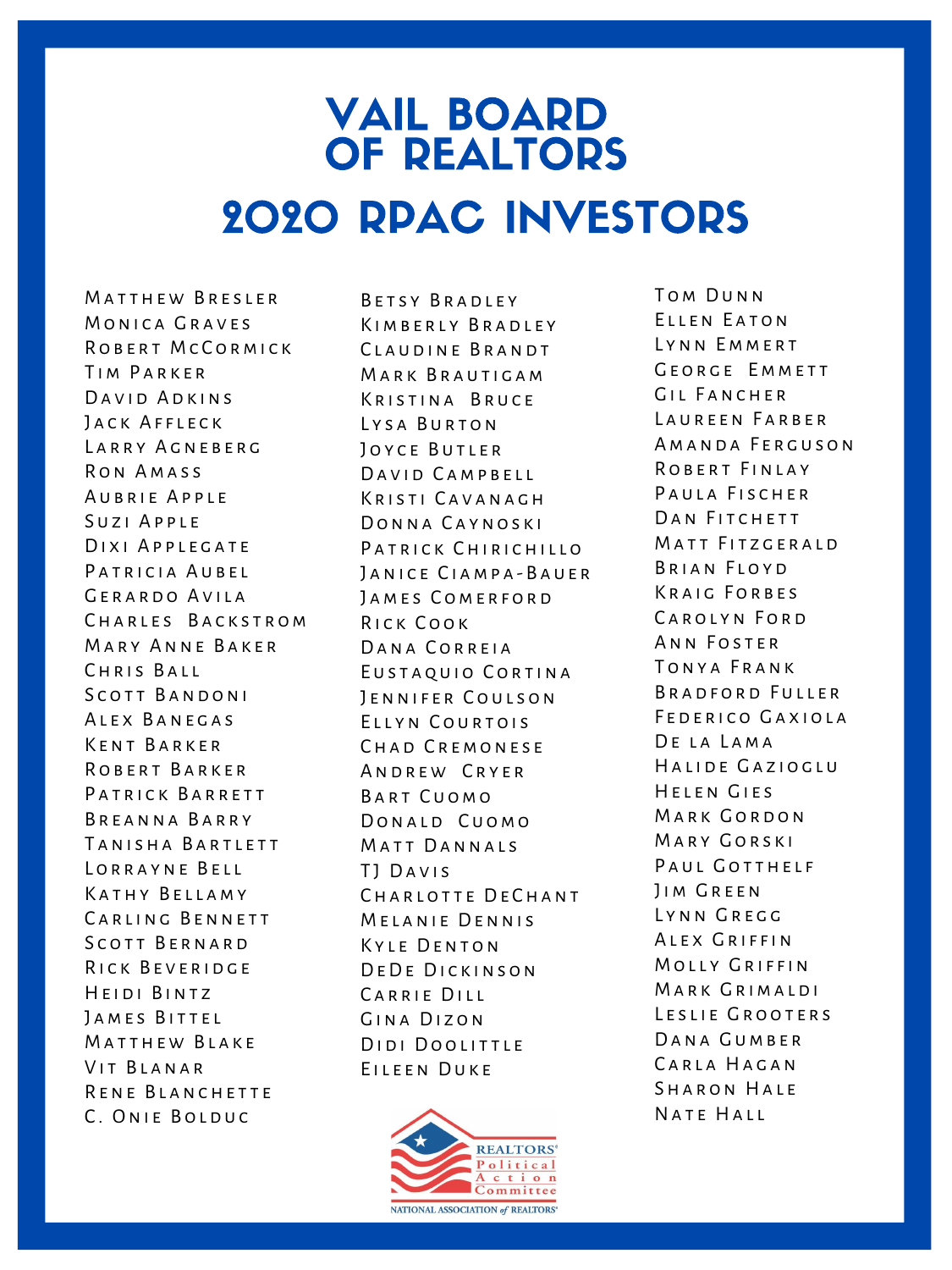## VAIL BOARD OF REALTORS 2020 RPAC INVESTORS

KIPP HAMBERGER GARY HARDER TIMOTHY HARGREAVES CHARLES HARRISON CALEB HARSCH KAREN HARSCH ELIZABETH HASLEY DAX HAYDEN ROBERT HERMOSILLO JUAN CARLOS HERNANDEZ MARLA HILLERICH ANNA MARIA HOCHFILZER KATHERINE HOLLAND CHAD HOLLEMAN JOANNA HOPKINS PAM HORAN-KATES MICHAEL HOY SUSAN HOY STUART HUSTER DANA HYATT DEBBIE IRWIN LESLIE ISOM MARY ISOM BOB JAMAR LINDA JOHNSON CATHERINE JONES **COBURN** TED KELESKE JOANNA KERWIN CONNIE KINCAID-**STRAHAN** MALLIE KINGSTON

DANED KIRKHAM STACY KNOX LORIE LABRANT GEORGE LAMB COREY LAMOTHE NANCY LASSETTER JOSH LAUTENBERG MELANIE LEE BROBY LEEDS LIZ LEEDS ALBERTA LEONARD THERESE LESTER JONATHAN LINDNER NICHOLE LINDROTH **BONTRAGER** NANCY LIPSKY JAY LIVRAN K I M B E R L Y LOCK H A R T ANN LUARK TIFFANY LYDON WEINREICH DANIEL MACARTHUR WILLIAM MACFARLANE ELLIE MANZI BEATRIZ MARTINEZ S V I A T L A N A M a s e n s h u k JAMES MCDONALD HEATHER MCINERNY KATHRYN MCKENNEY LARRY MCLAWHORN SARA MCNEILL TERRY MELENDY

ANNA MENZ ERIC MESSMER JOHN MILLIGAN JEAN MITCHELL JILL MONEYPENNY JEFFREY MORGAN MISHA MORITZ KELLY MOSER COLIN MURPHY JEANNE NELSON JOHN NICHOLS MALIA NOBREGA TONY O'BRIEN ANNE MARIE OHLY KARIN O'QUINN ROGER PACK ORAN PALMATEER CHRISTOPHER PARKS FRANCINE PARLIAMENT SARAH PARRISH AMY PATES MIKE PEARSON BART PEASLEE GARY PESSO LARRY PETERSON LUIZA PETROVSKA TONY PETRUCCIONE AMY PHILLIPS JIM PICOLA MARICELA PINELA RICK PIROG JOHN PURCHASE MICHELLE RAMPELT